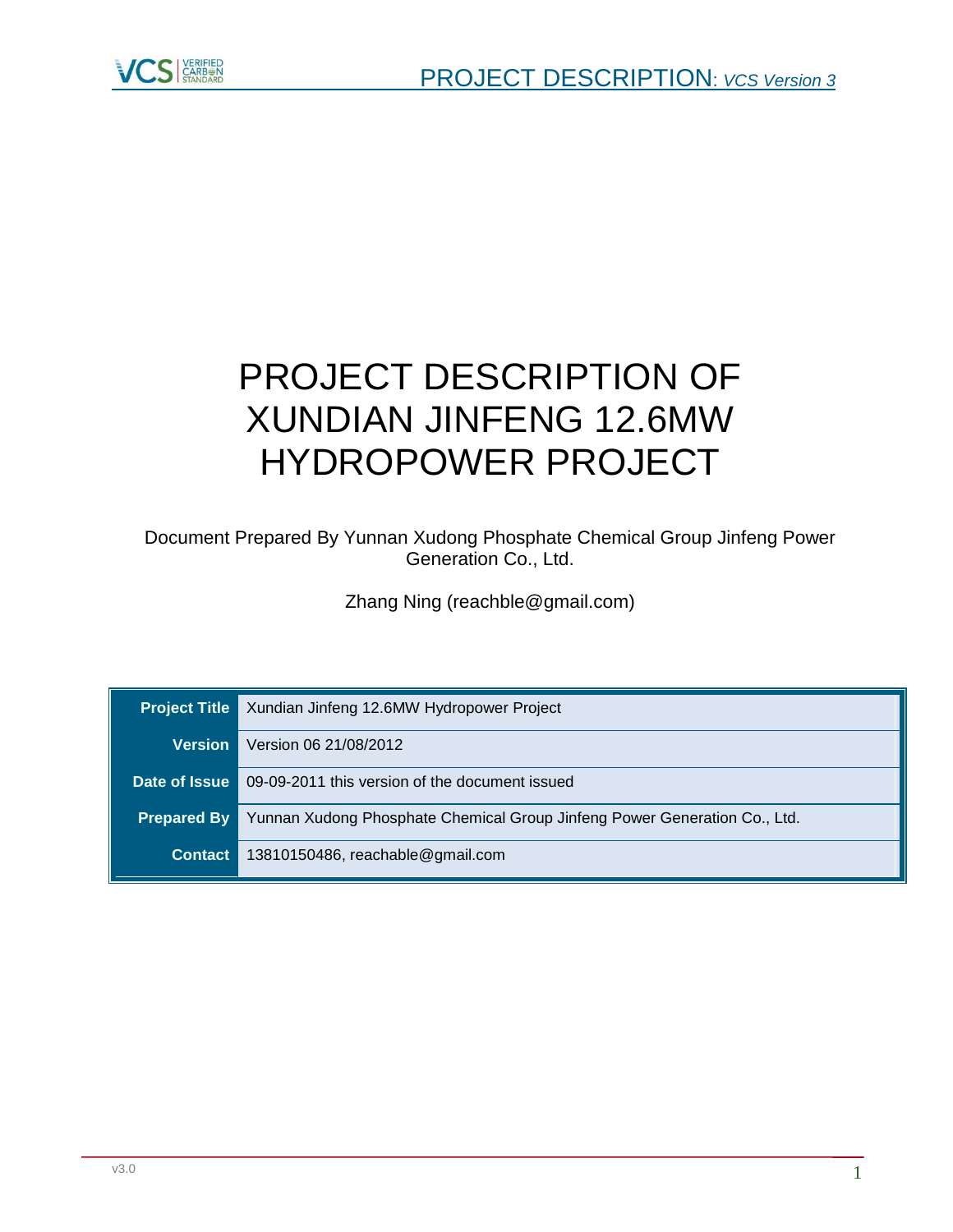

# **Table of Contents**

| $\mathbf{1}$   |      |        |  |  |  |
|----------------|------|--------|--|--|--|
|                | 1.1  |        |  |  |  |
|                | 1.2  |        |  |  |  |
|                | 1.3  |        |  |  |  |
|                | 1.4  |        |  |  |  |
|                | 1.5  |        |  |  |  |
|                | 1.6  |        |  |  |  |
|                | 1.7  |        |  |  |  |
|                | 1.8  |        |  |  |  |
|                | 1.9  |        |  |  |  |
|                | 1.10 |        |  |  |  |
|                | 1.11 |        |  |  |  |
|                | 1.12 |        |  |  |  |
|                |      | 1.12.1 |  |  |  |
|                |      | 1.12.2 |  |  |  |
|                |      | 1.12.3 |  |  |  |
|                |      | 1.12.4 |  |  |  |
|                |      | 1.12.5 |  |  |  |
|                | 1.13 |        |  |  |  |
| $\overline{2}$ |      |        |  |  |  |
|                | 2.1  |        |  |  |  |
|                | 2.2  |        |  |  |  |
|                | 2.3  |        |  |  |  |
|                | 2.4  |        |  |  |  |
|                | 2.5  |        |  |  |  |
|                | 2.6  |        |  |  |  |
| 3              |      |        |  |  |  |
|                | 3.1  |        |  |  |  |
|                | 3.2  |        |  |  |  |
|                | 3.3  |        |  |  |  |
|                | 3.4  |        |  |  |  |
| 4              |      |        |  |  |  |
|                |      |        |  |  |  |
|                | 4.1  |        |  |  |  |
|                | 4.2  |        |  |  |  |
|                | 4.3  |        |  |  |  |
| 5              |      |        |  |  |  |
| 6              |      |        |  |  |  |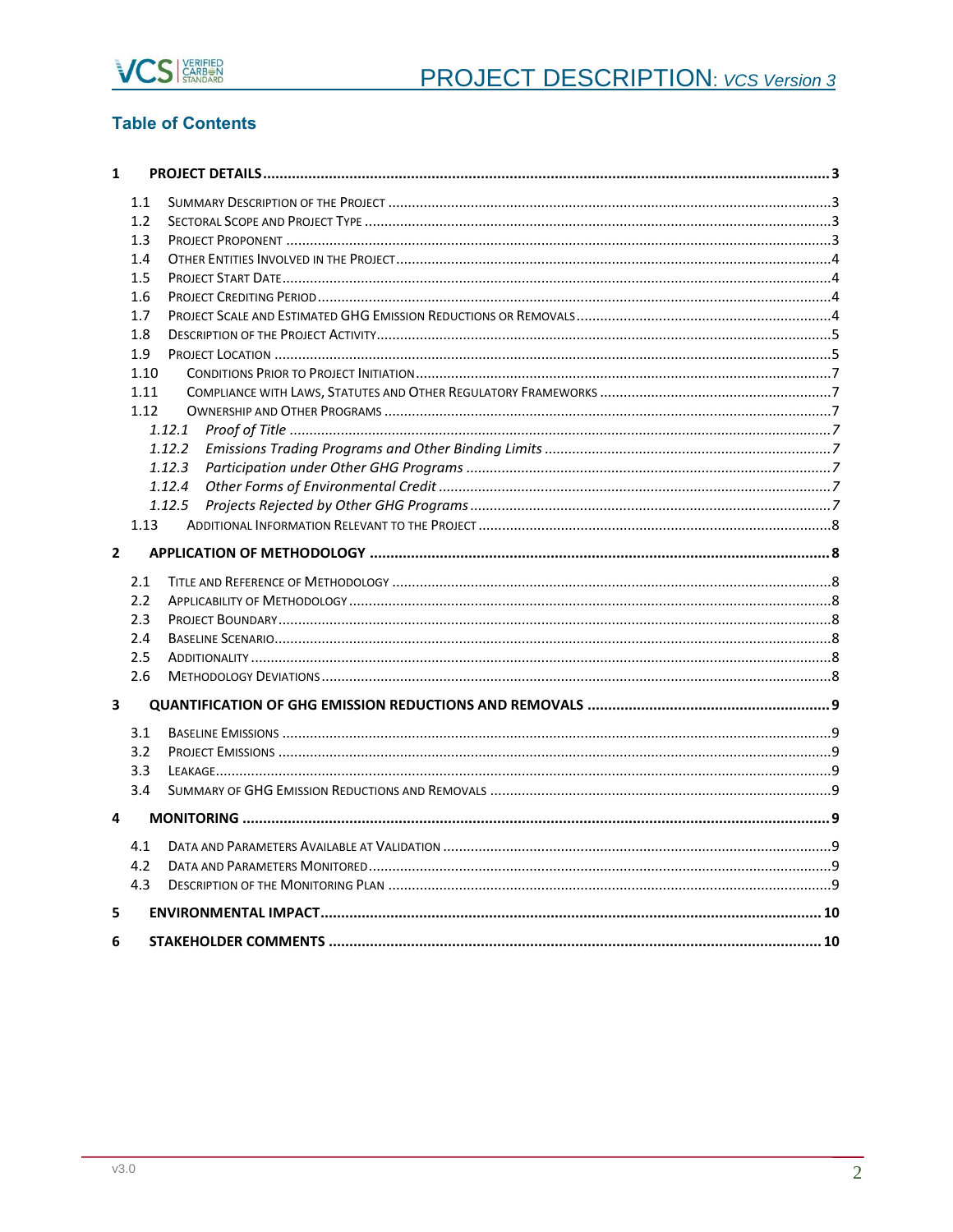

# <span id="page-2-0"></span>**1 PROJECT DETAILS**

## <span id="page-2-1"></span>**1.1 Summary Description of the Project**

The Xundian Jinfeng 12.6MW Hydropower Project (hereafter, "the Project") is a run of river type hydropower project. The total installed capacity is 12.6MW (2\*6.3MW). The purpose of the Project is to utilize the hydro resource to generate electricity which would otherwise have been produced by fossil fuel-fired power plants. The electricity generated will supply the South China Grid via the Yunnan Power Grid (hereafter referred to as CSPG). The Project has registered as a CDM project on 29<sup>th</sup> April, 2010 and is expected to reduce emissions of greenhouse gases by an estimated 40,760tCO2e per year during the first crediting period.

#### **The Project Descriptions according to VCS Standard, v3.2 criteria are provided below:**

## <span id="page-2-2"></span>**1.2 Sectoral Scope and Project Type**

The sectoral scope and activity type of the project is identified as follow:

Sectoral Scope 01: Energy industries (renewable-/non-renewable sources)

Type I: Renewable energy projects

The project is not a grouped project.

## <span id="page-2-3"></span>**1.3 Project Proponent**

| <b>Roles/Responsibilities</b> | <b>Project Owner</b>                                                                            |  |  |  |  |
|-------------------------------|-------------------------------------------------------------------------------------------------|--|--|--|--|
| Organization                  | Phosphate<br>Chemical<br>Group<br>Jinfeng<br>Yunnan<br>Xudong<br>Power<br>Generation Co., Ltd.  |  |  |  |  |
| <b>Address</b>                | Julongge Villa, Luoman Hotspring Hotel, Dianchi Street, Kunming City,<br><b>Yunnan Province</b> |  |  |  |  |
| <b>Post Code</b>              | 650238                                                                                          |  |  |  |  |
| <b>Country</b>                | P.R.China                                                                                       |  |  |  |  |
| <b>Telephone</b>              | +86-871-4613319                                                                                 |  |  |  |  |
| Fax                           | +86-871-4589236                                                                                 |  |  |  |  |

#### Table-1 The information of the project proponents

*There is just one proponent, the project owner, in this project.*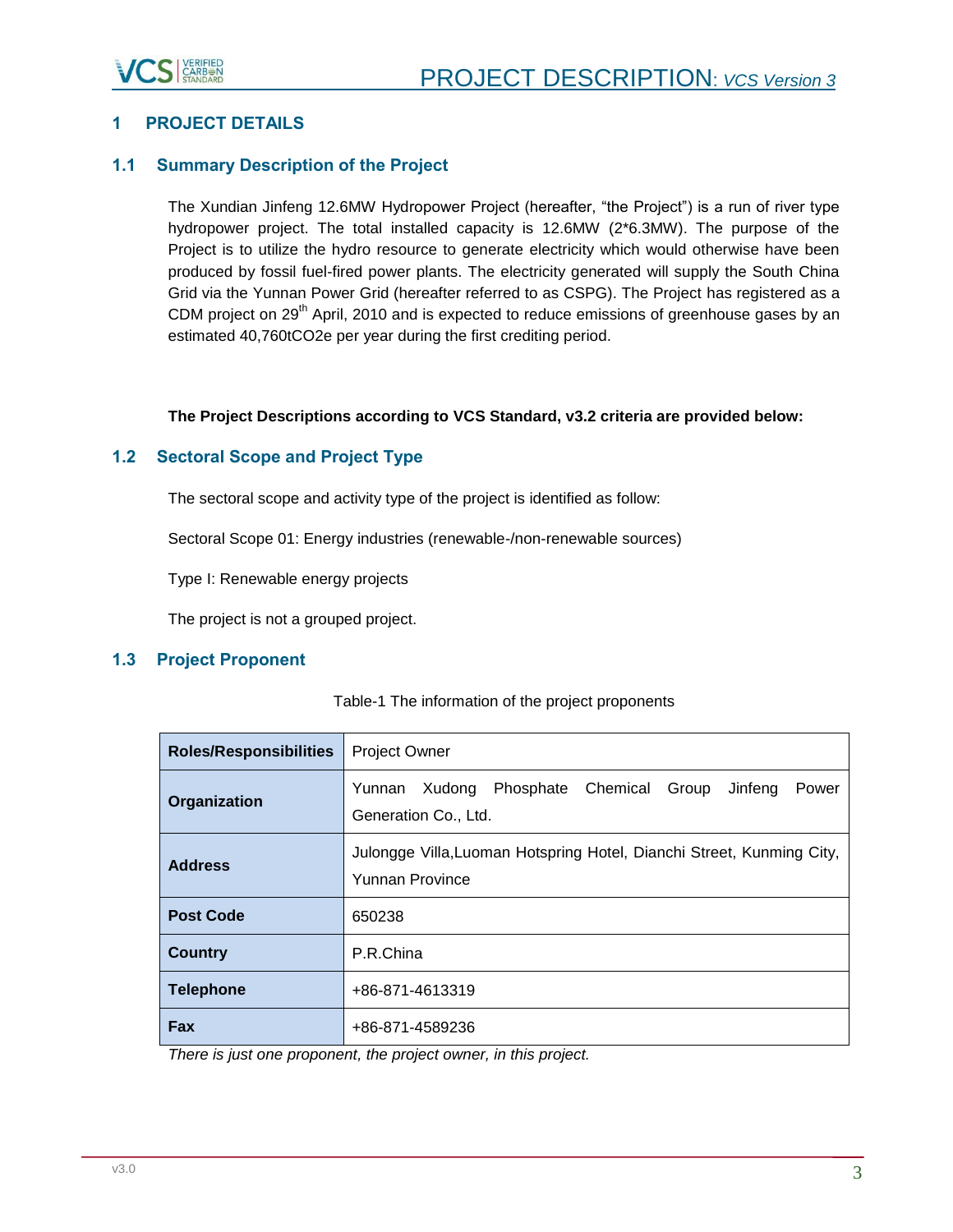

# <span id="page-3-0"></span>**1.4 Other Entities Involved in the Project**

N/A

## <span id="page-3-1"></span>**1.5 Project Start Date**

The project started on 29/05/2008.

## <span id="page-3-2"></span>**1.6 Project Crediting Period**

The project crediting period is from 29/05/2008 to 28/04/2010. The total crediting period is 700 days.

# <span id="page-3-3"></span>**1.7 Project Scale and Estimated GHG Emission Reductions or Removals**

| Project      | Yes |
|--------------|-----|
| Mega-project | No  |

According to AMS-I.D (version 15), the estimated emission reduction are calculated as follows:

 $ER_v = BE_v - PE_v - L_v$ 

Where:

 $ER<sub>v</sub>$  is the emission reduction by the project activity during a given year y.

 $BE<sub>v</sub>$  is the baseline emissions in year y.

 $PE<sub>v</sub>$  is the emissions of the proposed project activity in year y.

 $L<sub>v</sub>$  is the leakage in the construction period of the proposed project in year y.

1. Baseline emissions (BEy) can be calculated as below:

 $BE_v = (EG_v - EG_a)^* EF_v$ 

Where:

 $EG<sub>v</sub>$  is the electricity delivered to grid in year y.

 $EG<sub>g</sub>$  is the electricity supplied by grid in year y.

 $EF<sub>v</sub>$  is the baseline emission factor.

According to the preliminary design report of the Project, the net annual electricity delivered to the grid is approximately 48,334MWh/yr, i.e.  $EG_v - EG_{0} = 0$ .

The baseline emission factor is about 0.8433 tCO<sub>2</sub>e /MWh, i.e. y EF = 0.8433 tCO<sub>2</sub>e /MWh.

So, the estimated baseline emission is as follows: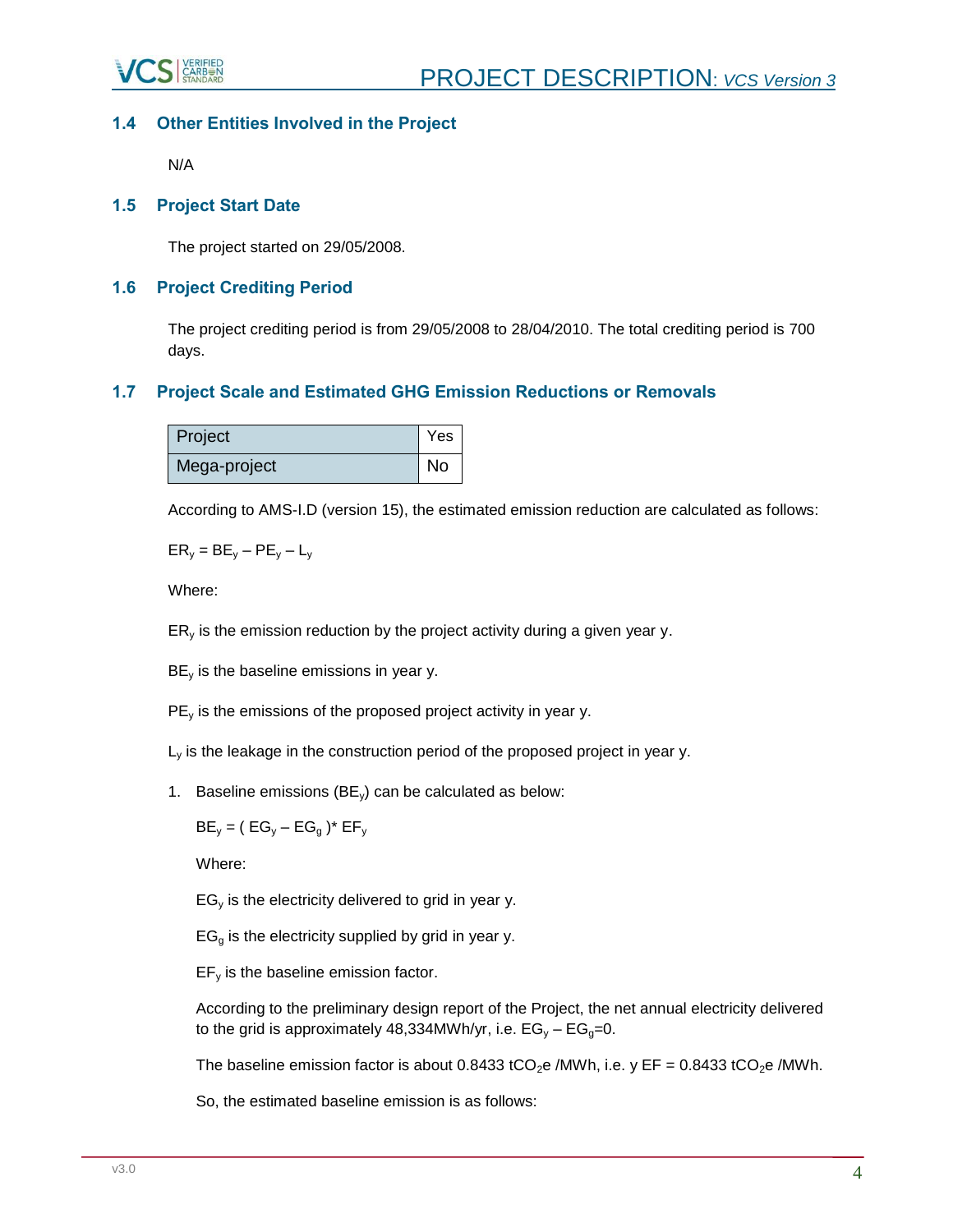

 $BE_y = (EG_y - EG_y) \times EF_y = 40,760 \text{ tCO}_2 \text{ e/yr}.$ 

2. According to the AMS-I.D. methodology, the emission in the construction period of the Project is neglected. So the GHG emission within the project boundary is zero, i.e.  $PE<sub>y</sub>=0$ .

Meanwhile, according to the AMS-I.D. methodology, the energy generating equipment isn't transferred from another activity or transferred to another activity, i.e.  $L_y=0$ .

With the emissions from the Project being zero, the emission reductions of the project activity are equivalent to the emissions of the baseline. The annual emission reduction of the first crediting period is about  $40,760$ t $CO<sub>2</sub>$ e/yr.

| Years                           | <b>Estimated GHG emission</b><br>reductions or removals<br>(tCO <sub>2</sub> e) |
|---------------------------------|---------------------------------------------------------------------------------|
| 2008(29/05-31/12)               | 24,233                                                                          |
| 2009(01/01-31/12)               | 40,760                                                                          |
| 2010(01/01-28/04)               | 13,177                                                                          |
| <b>Total estimated ERs</b>      | 78,170                                                                          |
| Total number of crediting years | 1.92 (700 days)                                                                 |
| <b>Average annual ERs</b>       | 40,760                                                                          |

 $ER_v = BE_v = (EG_v - EG_v) \times EF_v = 40,760 \t(CO_2e/yr)$ 

# <span id="page-4-0"></span>**1.8 Description of the Project Activity**

N/A

## <span id="page-4-1"></span>**1.9 Project Location**

The Project is located in Xundian County, Yunnan Province, People's Republic of China. The construction site is in Fengyi Village and Jinyuan Village. The geographical coordinate of the powerhouse are east longitude of 103°06′35′′and north latitude of 25°52′35′′. Figure 1-1 and Figure 1-2 show the location of the Project.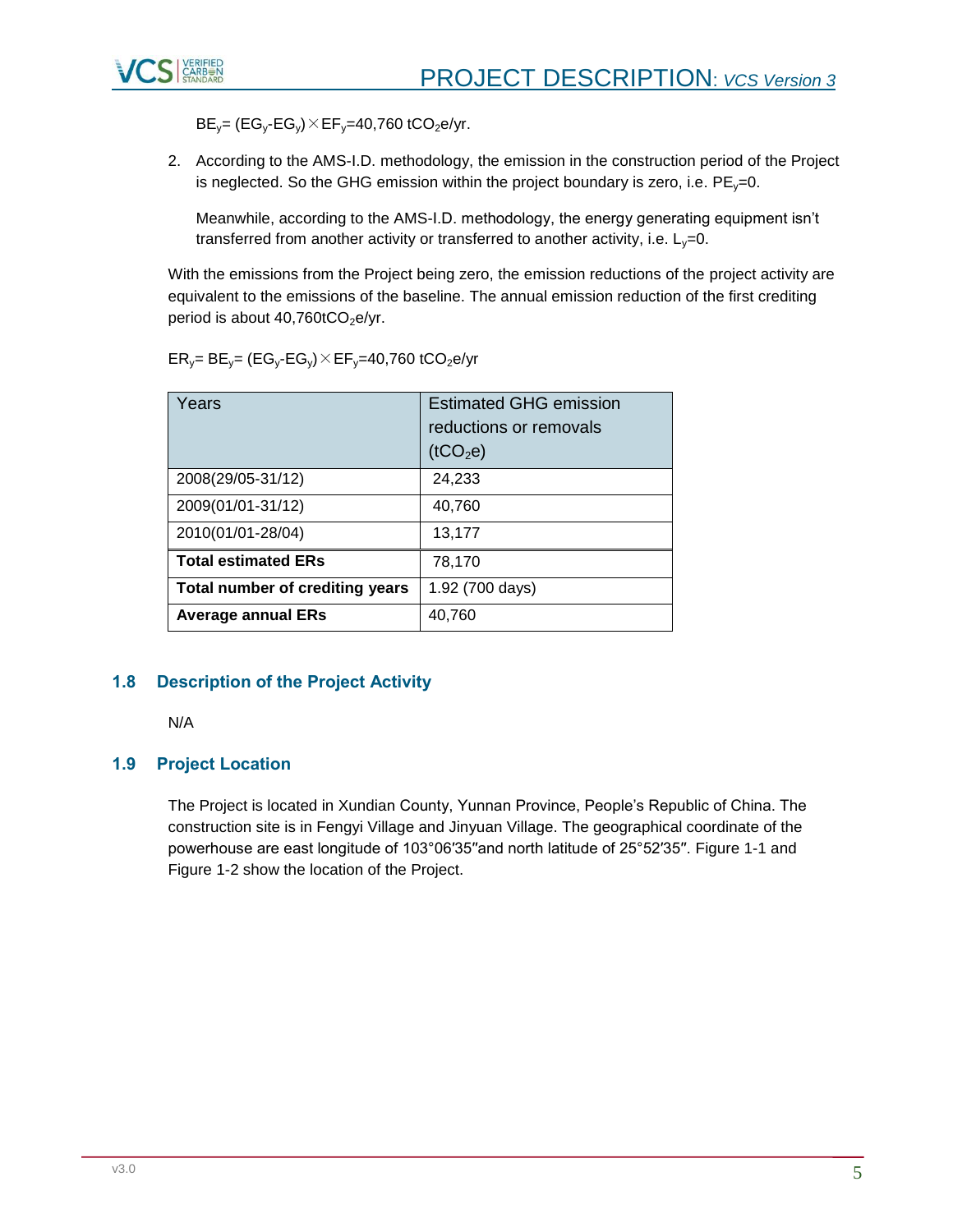

# PROJECT DESCRIPTION: *VCS Version 3*



Figure 1-1: Location of the Project in Country Map



Figure 1-2: Location of the Project in Provincial Map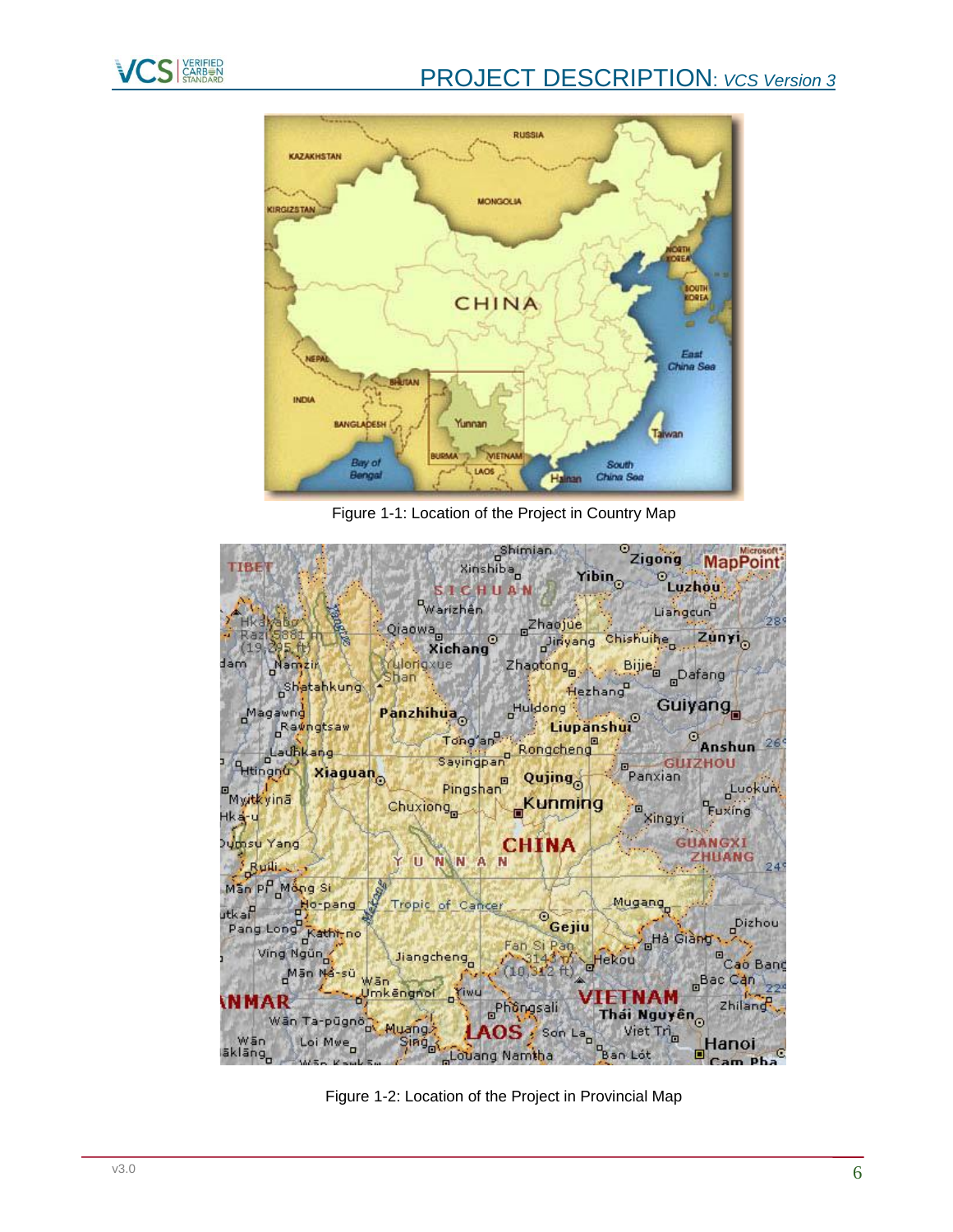

# <span id="page-6-0"></span>**1.10 Conditions Prior to Project Initiation**

The scenario existing prior to the implementation of the project activity is the same as the baseline scenario, where delivery of electricity to the grid is by the operation of grid-connected power plants and, in the absence of implementation of the project activity, is by the addition of new generation sources. The equipment and systems in operation prior to the start of the project activity are the power plants (mostly thermal, and mostly coal) supplying electricity to the South China Grid and set out in Annex 3 of the registered PDD. These include thermal power generation equipment such as engines, turbines, and related fuel supply (predominantly coal) and electricity distribution infrastructure.

# <span id="page-6-1"></span>**1.11 Compliance with Laws, Statutes and Other Regulatory Frameworks**

N/A

#### <span id="page-6-2"></span>**1.12 Ownership and Other Programs**

#### <span id="page-6-3"></span>**1.12.1 Proof of Title**

Xundian Jinfeng 12.6MW Hydropower Project is developed by Yunnan Xudong Phosphate Chemical Group Jinfeng Power Generation Co., Ltd. The business license of the project company and the letter of approval granted by the National Development and Reform Commission of the People's Republic of China is provided to demonstrate the right of use.

#### <span id="page-6-4"></span>**1.12.2 Emissions Trading Programs and Other Binding Limits**

The project has been registered as a CDM project on 29/04/2010, for which a renewable crediting period of 3×7 years will be used under the CDM GHG Program. Therefore, CO2 emission reductions generated by the project during the CDM crediting period will be verified as unique CERs but not VCUs to avoid double counting. As to the project under VCS Standard(V3.2), only emission reductions achieved from 29/05/2008 to 28/04/2010 will be considered as VCUs, which will be sold only once to one particular buyer.

#### <span id="page-6-5"></span>**1.12.3 Participation under Other GHG Programs**

The project was registered as a CDM project on 29/04/2010 with a reference number of 3023.

#### <span id="page-6-6"></span>**1.12.4 Other Forms of Environmental Credit**

The suggested crediting period for the pre-registration VCUs started from 29/05/2008 and ended till 28/04/2010. And there is no other form of environmental credits created during the VCU crediting period under VCS.

#### <span id="page-6-7"></span>**1.12.5 Projects Rejected by Other GHG Programs**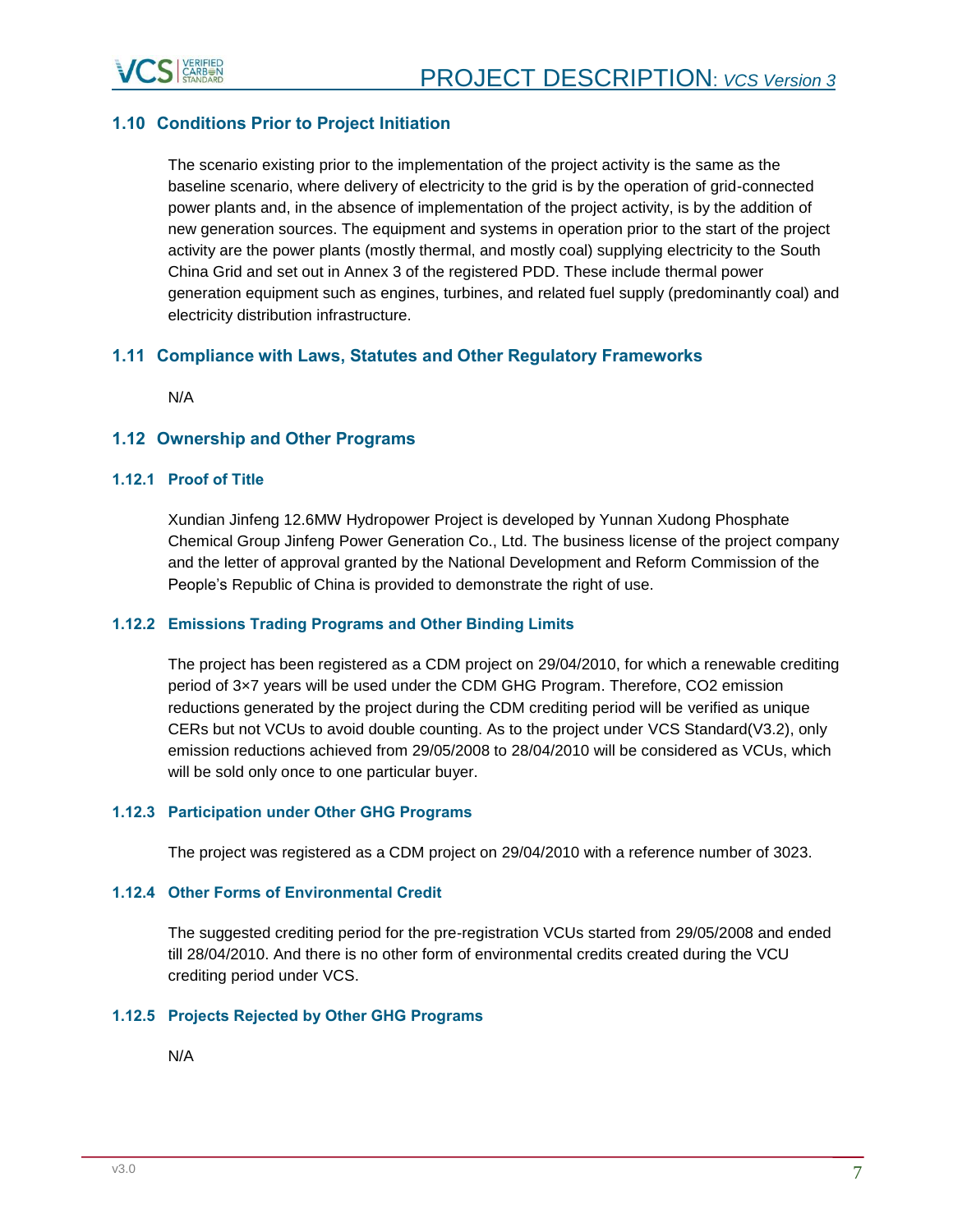

# <span id="page-7-0"></span>**1.13 Additional Information Relevant to the Project**

# **Eligibility Criteria**

N/A

#### **Leakage Management**

There is no leakage for this project.

## **Commercially Sensitive Information**

There is no any commercially sensitive information has been excluded from the public version of the project description.

#### **Further Information**

N/A

# <span id="page-7-1"></span>**2 APPLICATION OF METHODOLOGY**

<span id="page-7-2"></span>**2.1 Title and Reference of Methodology** 

N/A

<span id="page-7-3"></span>**2.2 Applicability of Methodology**

N/A

<span id="page-7-4"></span>**2.3 Project Boundary**

N/A

<span id="page-7-5"></span>**2.4 Baseline Scenario**

N/A

<span id="page-7-6"></span>**2.5 Additionality**

N/A

## <span id="page-7-7"></span>**2.6 Methodology Deviations**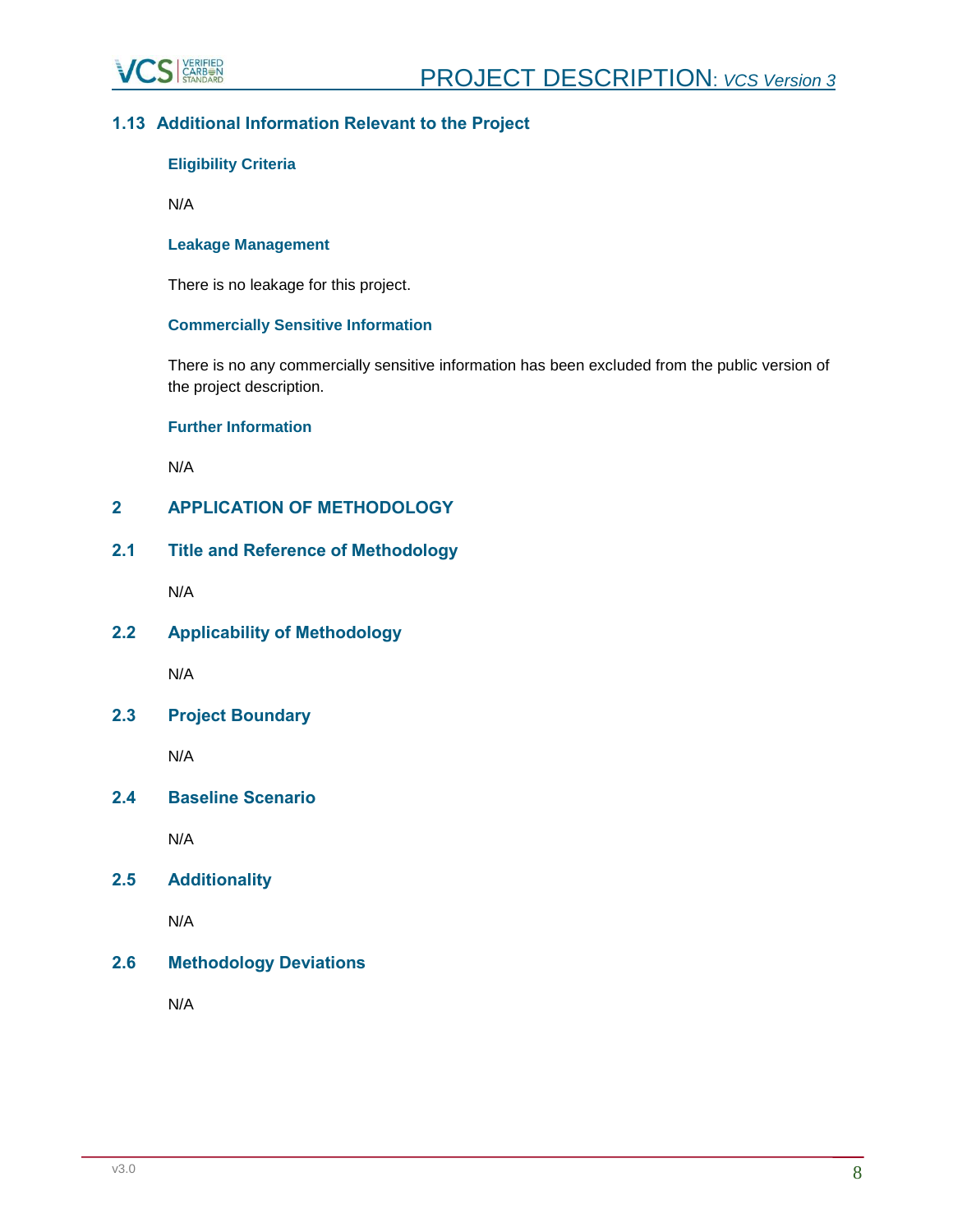

# <span id="page-8-0"></span>**3 QUANTIFICATION OF GHG EMISSION REDUCTIONS AND REMOVALS**

# <span id="page-8-1"></span>**3.1 Baseline Emissions**

 $BE_y = (EG_y - EG_y) \times EF_y = 40,760 \t(CO_2 \cdot e/yr$ .

# <span id="page-8-2"></span>**3.2 Project Emissions**

 $PE_v=0$ .

# <span id="page-8-3"></span>**3.3 Leakage**

 $L_y=0$ .

# <span id="page-8-4"></span>**3.4 Summary of GHG Emission Reductions and Removals**

| Years                 | <b>Estimated</b><br>baseline<br>emissions or<br>removals (tCO2e) | <b>Estimated project</b><br>emissions or<br>removals (tCO2e) | <b>Estimated</b><br>leakage<br>emissions<br>(tCO2e) | <b>Estimated net</b><br><b>GHG</b> emission<br>reductions or<br>removals (tCO2e) |
|-----------------------|------------------------------------------------------------------|--------------------------------------------------------------|-----------------------------------------------------|----------------------------------------------------------------------------------|
| 2008(29/05-<br>31/12) | 24,233                                                           | $\Omega$                                                     | $\Omega$                                            | 24,233                                                                           |
| 2009(01/01-<br>31/12) | 40,760                                                           | $\Omega$                                                     | $\Omega$                                            | 40,760                                                                           |
| 2010(01/01-<br>28/04) | 13,177                                                           | $\Omega$                                                     | $\Omega$                                            | 13,177                                                                           |
| <b>Total</b>          | 78,170                                                           | $\Omega$                                                     | $\Omega$                                            | 78,170                                                                           |

# <span id="page-8-5"></span>**4 MONITORING**

# <span id="page-8-6"></span>**4.1 Data and Parameters Available at Validation**

N/A

## <span id="page-8-7"></span>**4.2 Data and Parameters Monitored**

N/A

# <span id="page-8-8"></span>**4.3 Description of the Monitoring Plan**